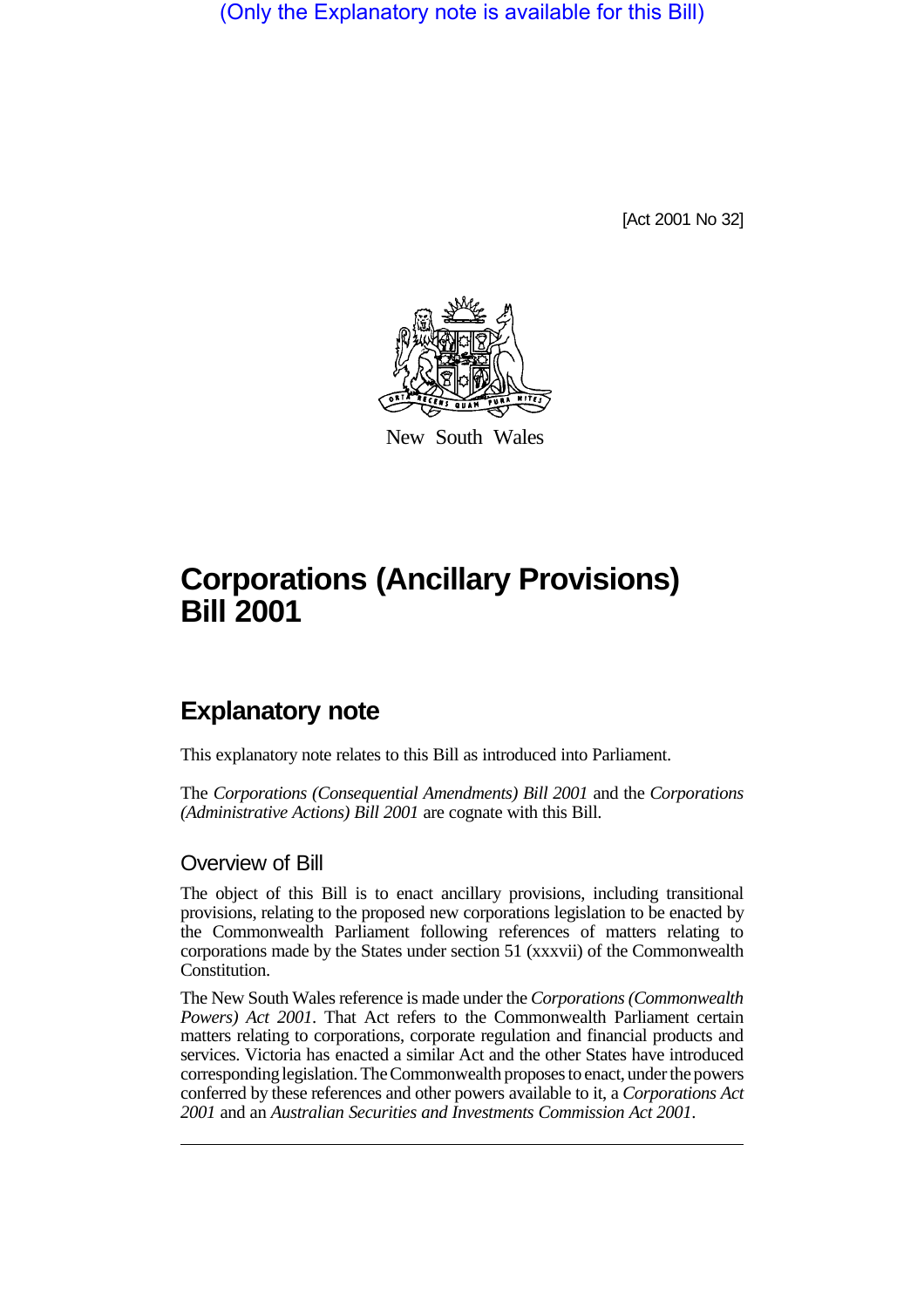Explanatory note

This Bill, together with the *Corporations (Commonwealth Powers) Act 2001*, the *Corporations (Consequential Amendments) Bill 2001* and the *Corporations (Administrative Actions) Bill 2001*, make up the legislative package needed in New South Wales for the new corporations arrangements.

Outline of provisions

## **Part 1 Preliminary**

**Clause 1** sets out the name (also called the short title) of the proposed Act.

**Clause 2** provides for the proposed Act to come into operation immediately before the new Commonwealth Corporations Act. Commencement at this time is necessary to ensure an effective transition to the new corporations arrangements.

**Clause 3** sets out definitions of terms used in the proposed Act.

**Clause 4** sets out rules for determining whether provisions of old and new legislation are corresponding provisions for the purposes of the proposed Act.

**Clause 5** provides that the proposed Act has effect despite any provision of the *Corporations (New South Wales) Act 1990* or of the laws applied by that Act, and avoids a possible argument that section 5 of that Act would otherwise prevent the proposed Act from affecting the operation of that Act.

## **Part 2 Transitional provisions**

**Clause 6** limits the application of the national scheme laws (the *Corporations (New South Wales) Act 1990*, the *Corporations Law of New South Wales* and the *ASIC Law of New South Wales*) to matters arising before the beginning of the new corporations arrangements or matters arising out of such matters to the extent that those matters are not dealt with by the new Commonwealth legislation or the laws that pre-dated the national scheme laws in New South Wales (the *co-operative scheme laws*).

**Clause 7** contains provisions dealing with the effect of clause 6.

Subclause (1) applies to the limitation of operation of the national scheme laws effected by clause 6 the provisions of the *Acts Interpretation Act 1901* of the Commonwealth that apply on a repeal. Thus all accrued rights and liabilities under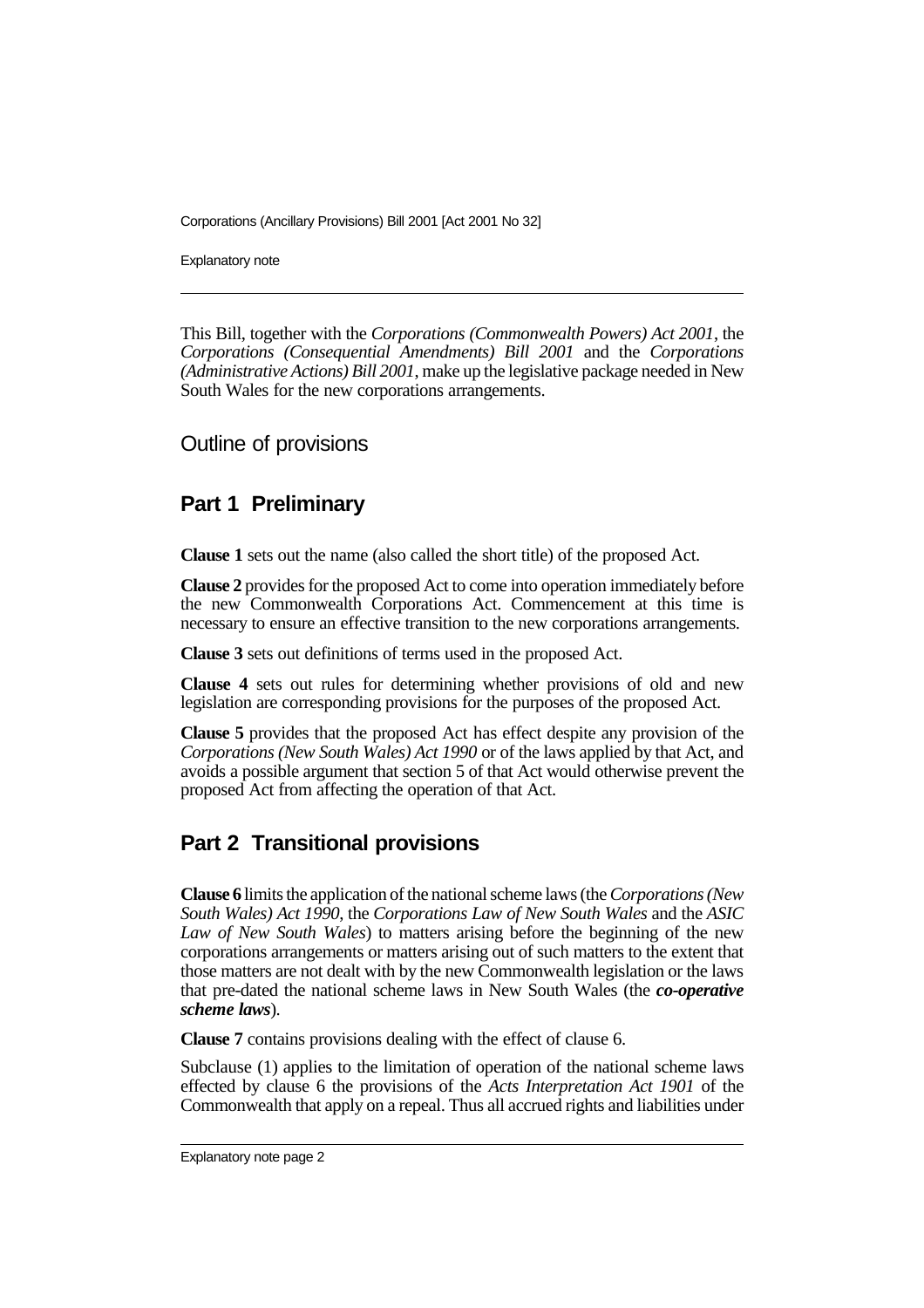Explanatory note

the national scheme laws are protected and legal proceedings in respect of those rights and liabilities may be commenced or continued. The Commonwealth provisions have been chosen so that a similar result is achieved in all jurisdictions moving to the new arrangements.

Subclause (2) cancels certain accrued rights and liabilities under the national scheme laws where substituted rights and liabilities are being provided under the new Commonwealth legislation.

Subclause (3) terminates certain legal proceedings commenced under the national scheme laws where the new Commonwealth legislation has the effect of deeming equivalent proceedings to have been brought under the new legislation in the same court.

Subclause (4) ensures that a person does not have to pay in respect of the same matter a fee or levy already paid under the national scheme laws.

Subclause (5) defines *pre-commencement right or liability* for the purposes of subclause (2).

Subclause (6) ensures that the limitation of operation of the national scheme laws effected by clause 6 does not lead to the revival of operation of laws previously superseded by the national scheme laws.

**Clause 8** contains provisions designed to complement, and ensure the widest possible operation of, certain provisions of the new Corporations legislation.

Subclause (1) clarifies the continuing operation of existing State laws that are inconsistent with the new Commonwealth legislation by overcoming any argument against the effective operation of those laws based on non-compliance with section 5 of the *Corporations (New South Wales) Act 1990*.

Subclause (2) ensures the non-application of the new Commonwealth legislation to a matter if a previous State corporations law did not apply to the matter.

Subclause (3) allows regulations to be made disapplying subclause (1) or (2) in specified circumstances.

Subclause (4) provides a test of inconsistency for the purposes of subclause (1).

Subclause (5) preserves the operation of section 6 of the *Corporations (New South Wales) Act 1990*.

Subclause (6) defines *matter* and *relevant law of the State* for the purposes of the clause.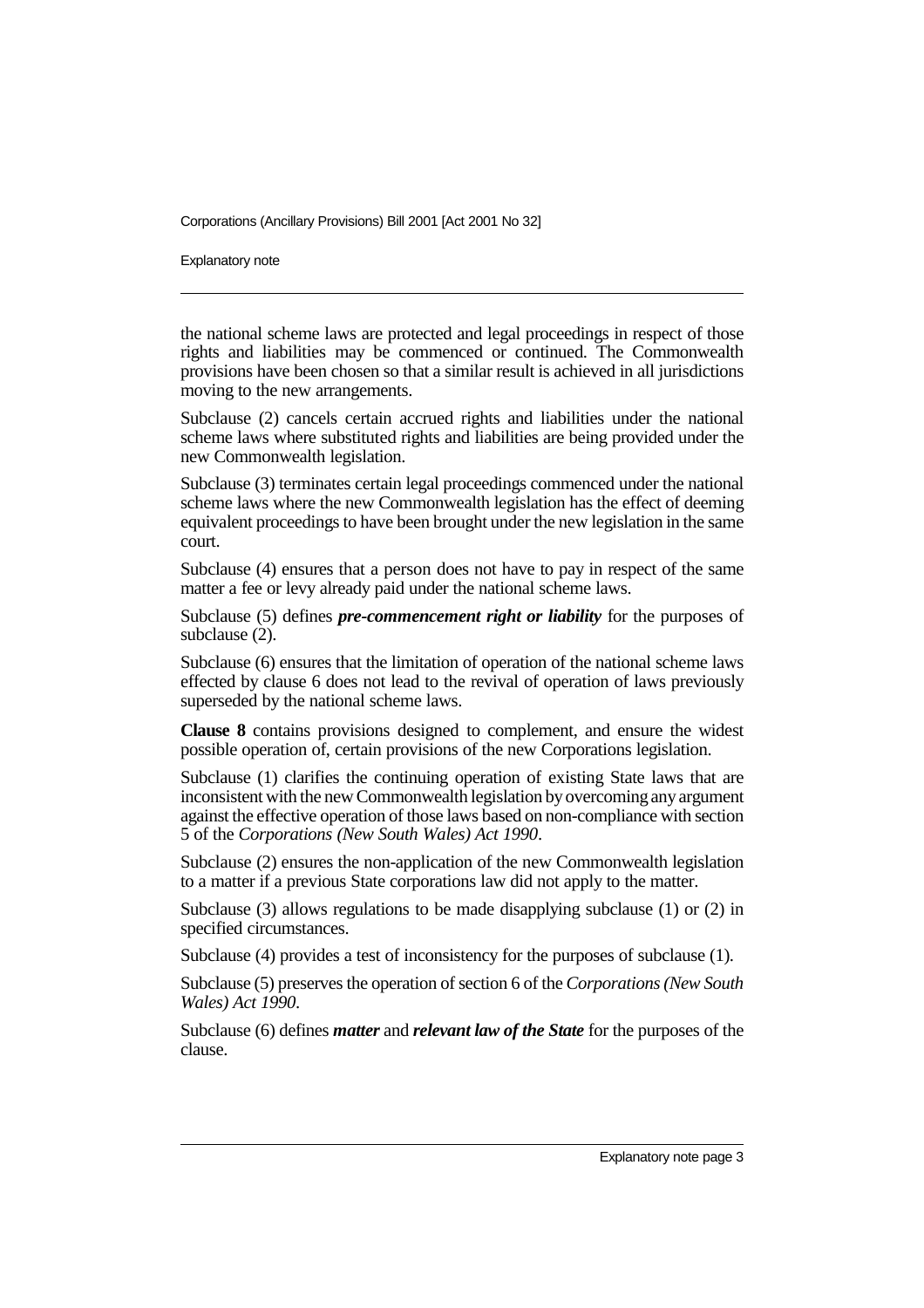Explanatory note

**Clause 9** provides for the continuance of certain proceedings despite the cessation of operation of the national scheme laws and for certain court orders to cease to have effect.

**Clause 10** saves existing court rules made under the national scheme laws.

**Clause 11** deals with the construction of references to corporations legislation.

Subclause (1), in conjunction with the Table in Schedule 1, construes references in Acts, instruments made under Acts and laws applying as State laws to the national scheme laws as including references to the new Commonwealth legislation.

Subclause (2) enables regulations to be made providing for the non-application of subclause (1) in certain cases or for subclause (1) to operate in certain cases on an exclusive, rather than an inclusive, basis.

Subclause (3) excepts certain laws from the operation of subclause (1).

Subclause (4) enables regulations to be made construing references in Acts, instruments made under Acts and laws applying as State laws.

Subclause (5) provides that express references to the new Commonwealth legislation include, in connection with past events, circumstances or things, references to the corresponding old corporations legislation of this and other jurisdictions that participated in the national scheme.

Subclause (6) enables regulations to be made providing for the non-application of subclause (5) in certain cases or for subclause (5) to operate in certain cases to construe a reference as a reference to the old corporations legislation of a specified jurisdiction only.

**Clause 12** deals with the construction of references to certain companies in Acts, instruments made under Acts and laws applying as State laws.

Subclause (1) construes references to companies incorporated or registered under the national scheme laws as references to companies taken to be registered under the new Commonwealth legislation in New South Wales or other relevant jurisdiction.

Subclause (2) construes references to foreign companies.

Subclause (3) construes references to the jurisdiction of incorporation of a company as references to the State or Territory in which the company is taken to be registered under the new Commonwealth legislation.

Subclause (4) enables regulations to be made providing for the non-application of subclause (1), (2) or (3) in certain cases or for subclause (1), (2) or  $(\overline{3})$  to operate in certain cases on an inclusive, rather than an exclusive, basis.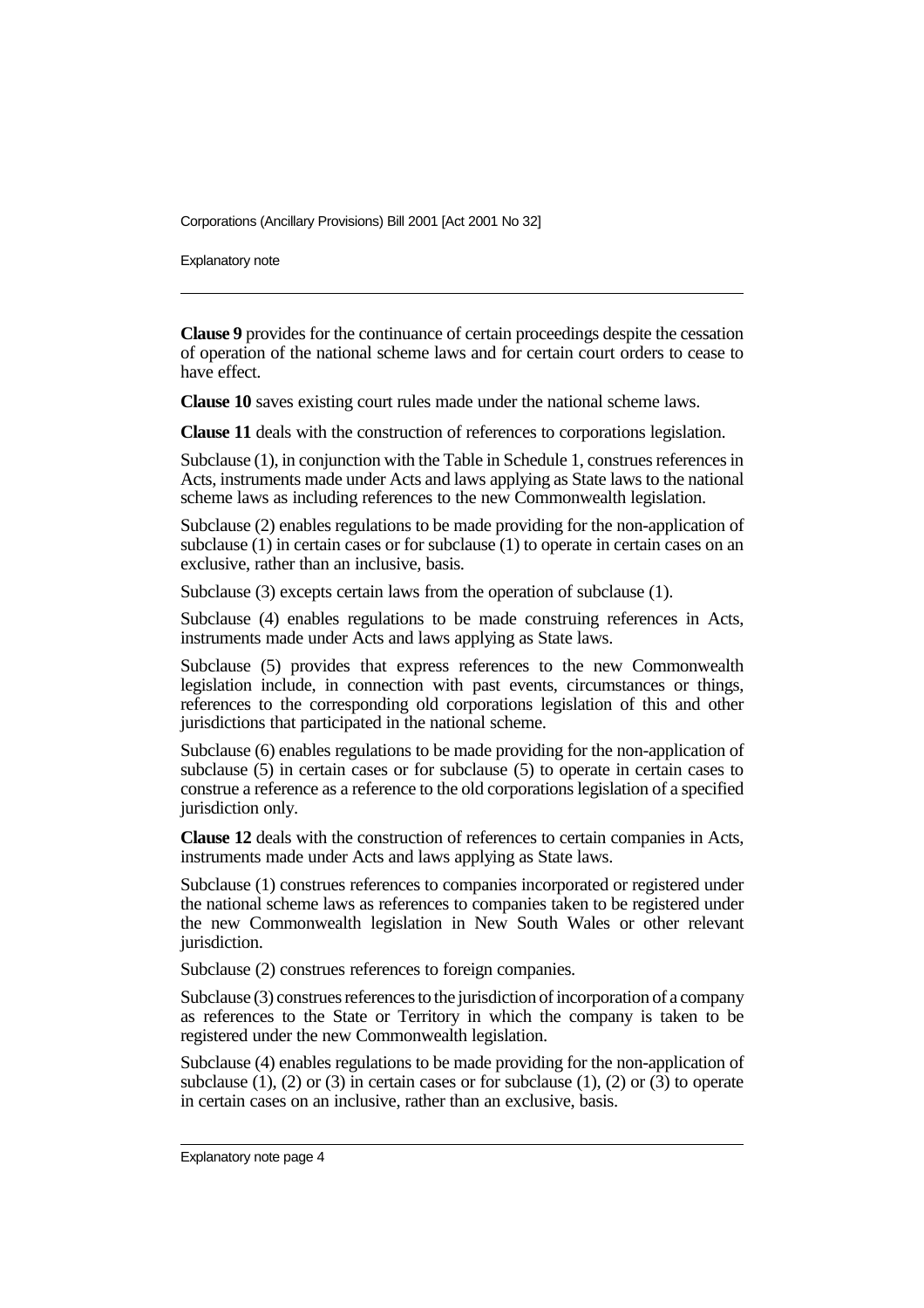Explanatory note

## **Part 3 Application of Commonwealth Corporations legislation to State matters**

**Clause 13** defines certain terms used in the Part.

**Clause 14** facilitates the application of the new Commonwealth legislation for the purposes of State laws in circumstances where it has no application of its own force. The effect is not to extend the operation of the Commonwealth legislation but to enable it to be applied as State law. The clause enables the use of a legislative device (a *declaratory provision*) which will result in either the whole, or a specified portion, of the new Commonwealth legislation being applied for the purposes of State law.

**Clause 15** sets out the effect of particular declaratory provisions.

**Clause 16** makes certain modifications of the new Commonwealth legislation for the purposes of its application under this Part and enables further modifications to be made under the proposed Act or the Act containing the declaratory provision.

**Clause 17** limits the circumstances in which a function may be conferred on the Australian Securities and Investments Commission (*ASIC*) by means of a declaratory provision and ensures that, even where a function is conferred on it, ASIC is not under a duty to perform the function.

**Clause 18** translates references in applied laws to courts as references to the Supreme Court or other specified State court.

**Clause 19** applies automatically certain other provisions of the new Commonwealth legislation where a declaratory provision is used but enables the application of these additional provisions to be modified by regulations under this Act.

**Clause 20** deals with prosecutions under applied laws, including the procedure to be followed and the maximum penalties available.

**Clause 21** makes it clear that the Part does not provide an exhaustive code of how the new Commonwealth legislation might be applied as State laws.

## **Part 4 General**

**Clause 22** enables regulations to be made under the proposed Act consequentially amending certain other statutory rules. Without this clause it would be necessary for each statutory rule to be amended by a separate statutory rule.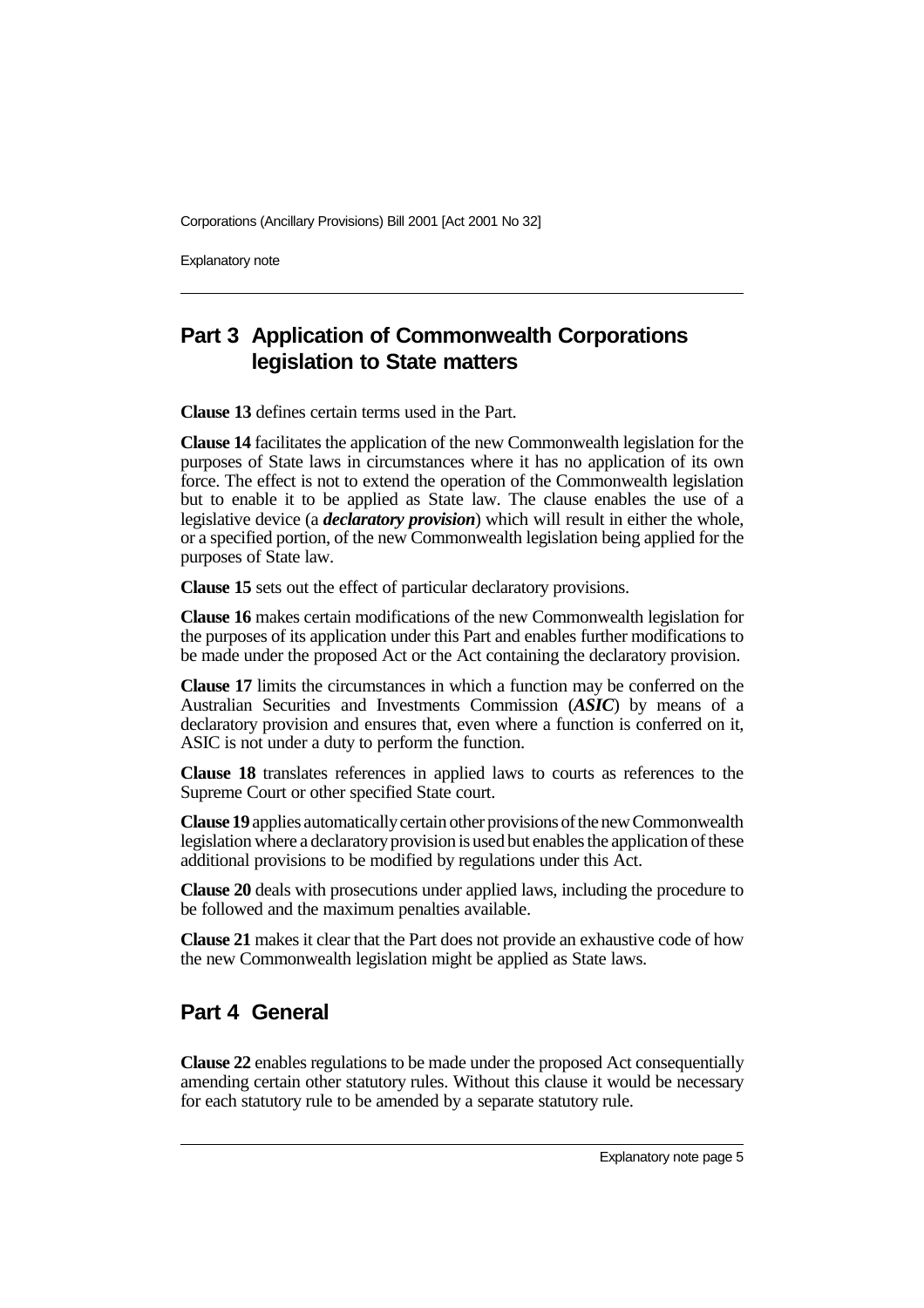Explanatory note

**Clause 23** provides a rule-making power for the Supreme Court.

**Clause 24** enables the Minister, or a person authorised by the Minister, to enter into an agreement or arrangement with ASIC for functions to be performed or powers to be exercised by it as an agent of the State.

**Clause 25** enables regulations to be made for the purposes of the proposed Act. The regulations may modify the operation of the transitional provisions contained in Part 2 and may facilitate the operation of State laws under the regime provided by the new Commonwealth legislation.

**Clause 26** gives effect to Schedule 2, which contains consequential amendments to certain Acts.

**Clause 27** gives effect to Schedule 3, which contains provisions of a savings and transitional nature consequent on the enactment of the *Corporations (Consequential Amendments) Act 2001*.

### **Schedule 1 Table of corresponding references**

This Schedule contains a table of reference translations for the purposes of clause 11.

## **Schedule 2 Amendment of Acts**

**Schedule 2.1** amends the *Companies (Application of Laws) Act 1981* consequentially on the proposed repeal by the Commonwealth of the laws underpinning the co-operative scheme laws.

**Schedule 2.2** contains miscellaneous amendments to the *Corporations (New South Wales) Act 1990* that are:

- (a) consequential on the proposed repeal by the Commonwealth of the laws underpinning the national scheme laws, or
- (b) intended to ensure the continued effective operation of the national scheme laws to those matters to which those laws will still apply in light of the decision of the High Court in *The Queen v Hughes* (2000) 171 ALR 155, or
- (c) transitional on other amendments made by the proposed Act.